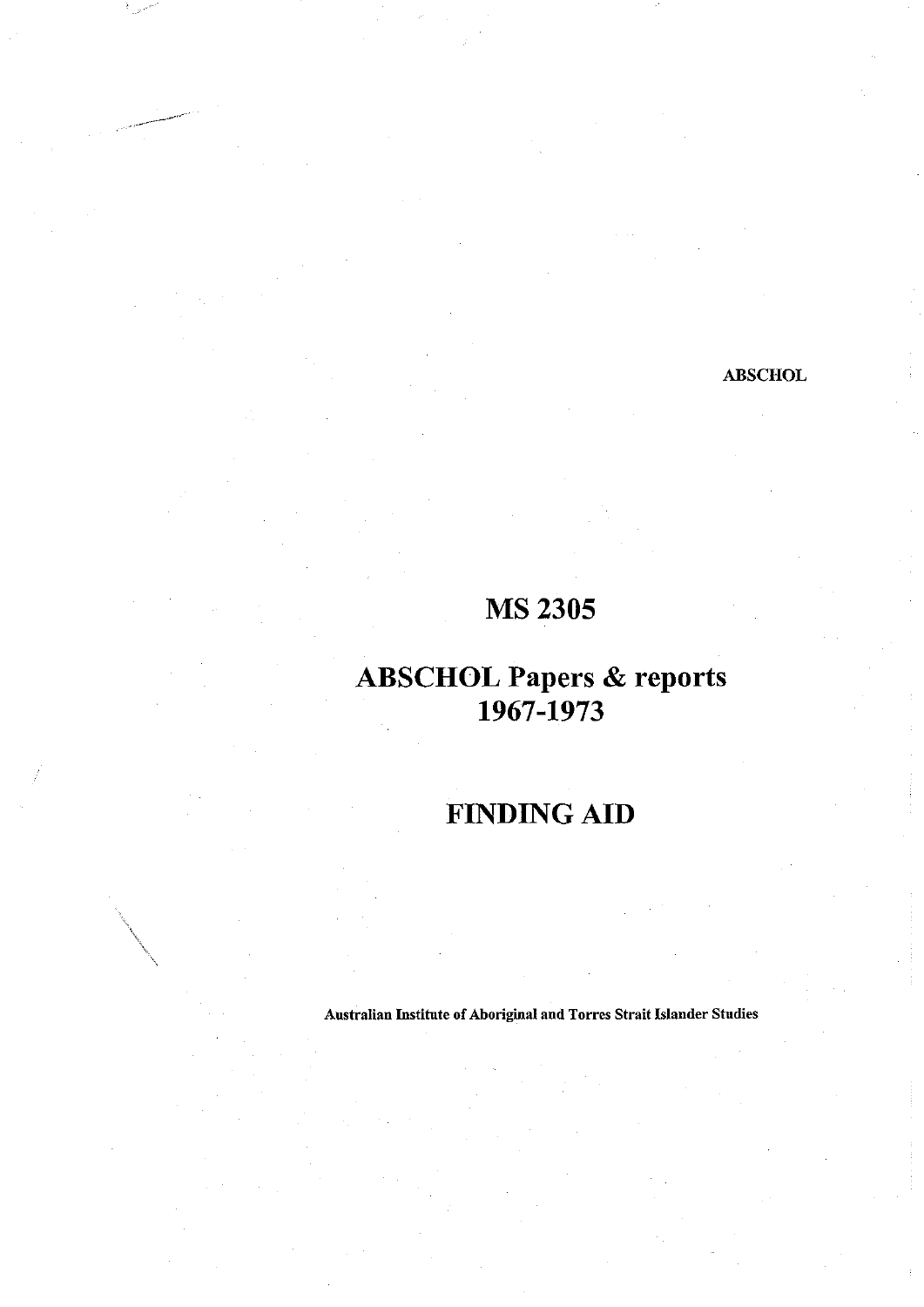#### A3 ABSCHOL

138<br>A3b;B1

IMiscellaneous reports, correspondence and papers. Canberra, etc., 1967-731. 12 pts. Holograph, typescript, typescript (carbon and photocopy), mimeo and  $printed$  matter.

See also Abschol, Papers and reports, publications, miscellaneous periodicals.

Contents:

- (1) Correspondence concerning Aboriginal quarterly, 1968-9, 5 letters and 2 circulars.
- (2) Council for Aboriginal Affairs, 1969.
	- (a) Council resolutions, 5 Mar. 1969, Ei, ii] p.<br>(b) Aboriginal and Historic Relics Preservation.
	- Aboriginal and Historic Relics Preservation Act (1965) of South Australia: sites declared, [1] 1.
	- (c) Report on a meeting of New South Wales Aboriginals with the Council for Aboriginal Affairs, Sydney,  $14-15$  Dec. 1968, 5 1.
	- (d) Memorandum from Stan Davey to Aborigines Advancement League (Victoria] and Co-operative for Aborigines  $(N.S.W.)$ , Broome, W.A., 10 July 1969, 6 1.
	- (e) Recommendations Ifor Eastern Goldfields, Esperance and the East Gascoynel submitted to the Council of Aboriginal Affairs, Kingswood College, 25-6 Jan. 1969, 10 1.
	- (f) Report of Northern Division Committee to the Council for Aboriginal Affairs at a meeting with Council in Perth, 25-6 Jan. 1969,  $4$  1.
	- (g) Aboriginal Advancement Trust Account: payment to the States, *2* 1.
- (3) Unions and Aboriginal rights
	- (a) The real issues behind keeping up Aboriginal demonstrations in Canberra: circular authorized by Neville Perkins, Abschol, 27 July 1972, [1] 1.
	- (b) Notes on meeting of Trade Union delegates with members of the Federal Executive Lof FCAATSI1, Canberra, 6 Apr. 1969, [1] 1.
	- (c) 'Unions and Aborigine rights', by John S. Baker, 6 1.
- (U) Abschol reports, 1972
	- (a) Australian National University Student's Association: report on 1972 Abschol conference ;
		- (i) draft copy, *L51* 1.
		- (ii) final copy, 7 p. Mimeo. !
		- (iii) another copy with notes, 7 P-
	- (b) A.N.U. Abschol report, 1972, 2 p.
	- (c) Local Abschol officer's report to  $S.R.C.mecting$ , 16 June 1972, 2 p.
- (5) Miscellaneous reports, notes, circulars, petitions, etc. ;
	- (a) Abschol circular, no. 6, 3 Aug. 1972,  $[101 p.$
	- (b) Yarmuk: Lvoice of the Black Women of Australial, no. 3, [3] p.
	- (c) Abschol report, C33 1. *[*
	- (d) Comments on Abschol paper, by Llew Morris, 2 1.
	- (e) Mornington Island Lardil dancers: east coast tour 16 Sep.-19 Nov. 1972, C11 1.
	- (f) Abschol circular, 17 Mar. 1972, C13 1.
	-
	- (g) Motions from Abschol Council Session, Cn.d.H, C73 1. Australian Union of Students: Abschol policy and action motions, 1972, 12 p.
	- (i) Report of National Abschol Director EBryan HavenhandD to Council Aug. 1972, 6 i. :

:

- (£) Circular from Llew Morris, Local Abschol Director, regarding vigil for the Aboriginal Embassy, 2 1.
- (k) Australian Capital Territory: An Ordinance to amend the 'Trespass on Commonwealth Lands Ordinance 1932-1966', 1972, 5 1.